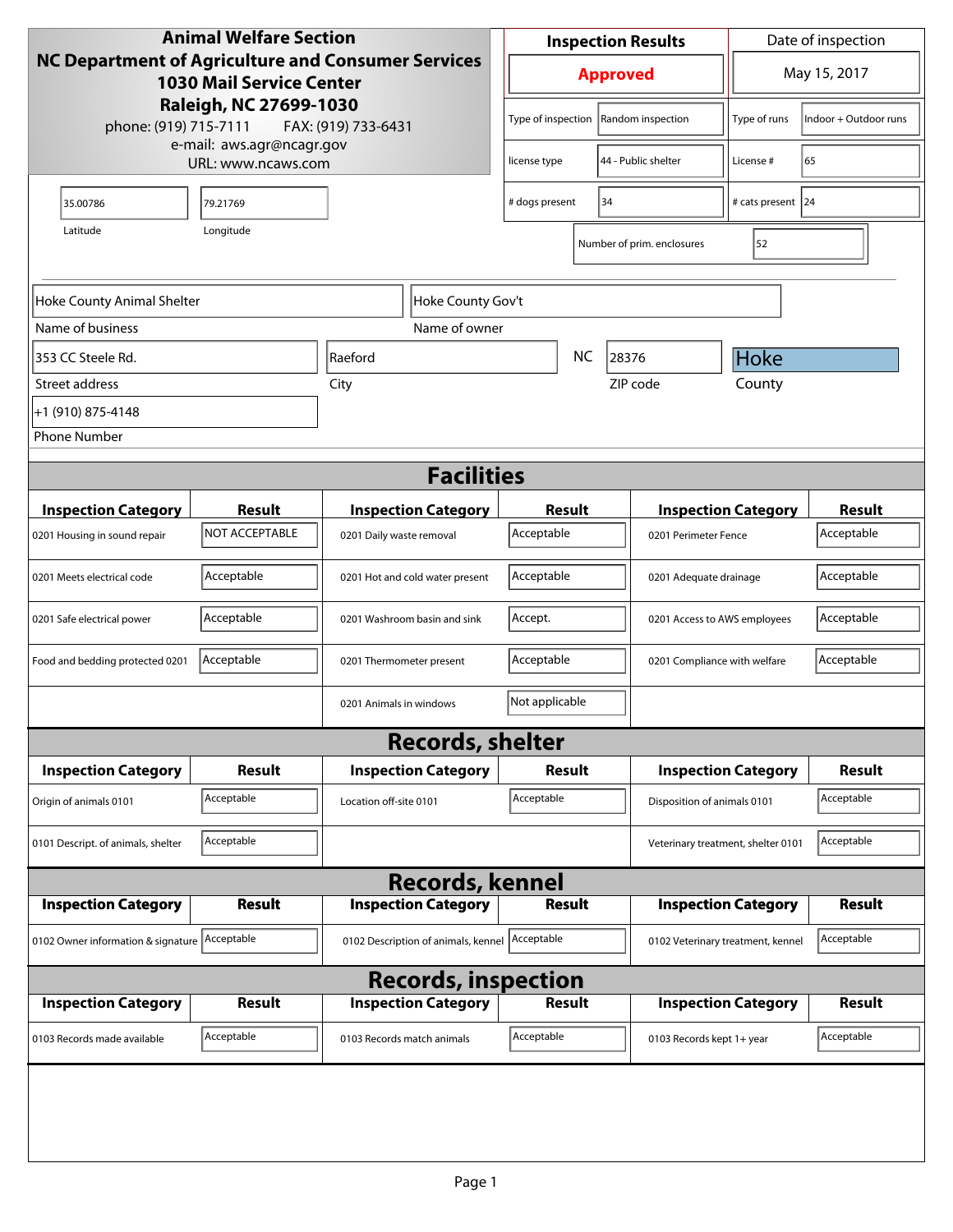| <b>Animal Welfare Section, NCDA&amp;CS</b>       |                           |                                    | <b>Inspection Results</b> | Date of inspection              |                                    |               |  |  |  |  |
|--------------------------------------------------|---------------------------|------------------------------------|---------------------------|---------------------------------|------------------------------------|---------------|--|--|--|--|
| Inspection Report, continued                     |                           |                                    | <b>Approved</b>           | May 15, 2017                    |                                    |               |  |  |  |  |
| Hoke County Animal Shelter                       |                           | Hoke County Gov't                  |                           | Raeford                         |                                    |               |  |  |  |  |
| <b>Indoor facilities</b>                         |                           |                                    |                           |                                 |                                    |               |  |  |  |  |
| <b>Inspection Category</b>                       | Result                    | <b>Inspection Category</b>         | Result                    |                                 | <b>Inspection Category</b>         |               |  |  |  |  |
| 0202 Ambient temperature, indoor                 | Acceptable                | 0202 Ventilation, indoor           | Acceptable                | 0202 Lighting, indoor           | Acceptable                         |               |  |  |  |  |
| 0202 Imperv./Sanitary surf., indoor              | Acceptable                | 0202 Drainage, indoor              | Acceptable                |                                 |                                    |               |  |  |  |  |
|                                                  | <b>Outdoor facilities</b> |                                    |                           |                                 |                                    |               |  |  |  |  |
| <b>Inspection Category</b>                       | Result                    | <b>Inspection Category</b>         | Result                    | <b>Inspection Category</b>      |                                    | Result        |  |  |  |  |
| 0203 Impervious surfaces, outdoor                | Acceptable                | 0203 Housing, 1 per animal         | Acceptable                |                                 | 0203 Protection from elements      |               |  |  |  |  |
| 0203 Owner advised, outdoor                      | Not Applicable            | 0203 Drainage, outdoor             | Not Applicable            |                                 |                                    |               |  |  |  |  |
| <b>Primary enclosures</b>                        |                           |                                    |                           |                                 |                                    |               |  |  |  |  |
| <b>Inspection Category</b>                       | Result                    | <b>Inspection Category</b>         | Result                    | <b>Inspection Category</b>      |                                    | Result        |  |  |  |  |
| 0204 Drainage prev. cross contam.                | Acceptable                | 0204 Fence height >= 5 feet        | Acceptable                |                                 | 0204 1:10 ratio, person: animal    |               |  |  |  |  |
| 0204 Surf. impervious to moisture                | Acceptable                | 0204 Enclosure is escape proof     | Acceptable                |                                 | 0204 Cats, $>=$ 4 sq. ft. / adult  |               |  |  |  |  |
| 0204 Prevent contact with wood                   | Acceptable                | 0204 Solid resting surface         | Acceptable                |                                 | 0204 Cats, $\le$ 12 / enclosure    |               |  |  |  |  |
| 0204 Enclosures in sound repair                  | Acceptable                | 0204 Cats, raised resting surface  | Acceptable                |                                 | 0204 Cats, 1 litter pan / 3 adults |               |  |  |  |  |
| 0204 Size of enclosure                           | Acceptable                | 0204 Dogs, supervision if > 4      | Acceptable                |                                 |                                    |               |  |  |  |  |
|                                                  |                           | Feedina                            |                           |                                 |                                    |               |  |  |  |  |
| <b>Inspection Category</b>                       | <b>Result</b>             | <b>Inspection Category</b>         | <b>Result</b>             | <b>Inspection Category</b>      |                                    | <b>Result</b> |  |  |  |  |
| 0205 Feeding, 1x / day, adult                    | Acceptable                | 0205 Feeding, 1 bowl / adult       | Acceptable                |                                 | 0205 Feeding, commercial food      |               |  |  |  |  |
| 0205 Feeding, bowl in good repair                | Acceptable                | 0205 Feeding, quality food         | Acceptable                | 0205 Feeding, bowl is protected |                                    | Acceptable    |  |  |  |  |
| 0205 Feeding, 2x / day, young                    | Acceptable                |                                    |                           |                                 |                                    |               |  |  |  |  |
| <b>Watering</b>                                  |                           |                                    |                           |                                 |                                    |               |  |  |  |  |
| <b>Inspection Category</b>                       | <b>Result</b>             | <b>Inspection Category</b>         | <b>Result</b>             |                                 |                                    |               |  |  |  |  |
| 0206 Watering, continuous access                 | Acceptable                | 0206 Watering, bowl in good repair | Acceptable                |                                 |                                    |               |  |  |  |  |
| Sanitation/Employees/Classification & Separation |                           |                                    |                           |                                 |                                    |               |  |  |  |  |
| <b>Inspection Category</b>                       | <b>Result</b>             | <b>Inspection Category</b>         | Result                    | <b>Inspection Category</b>      |                                    | <b>Result</b> |  |  |  |  |
| 0207 Waste removal 2x / day                      | Acceptable                | 0207 Grounds overgrown             | Acceptable                |                                 | 0207 Young given social interact.  |               |  |  |  |  |
| 0207 Animals removed while clean                 | Acceptable                | 0207 Pest Control                  | Acceptable                | 0207 Species separated          |                                    | Acceptable    |  |  |  |  |
|                                                  |                           |                                    |                           |                                 |                                    |               |  |  |  |  |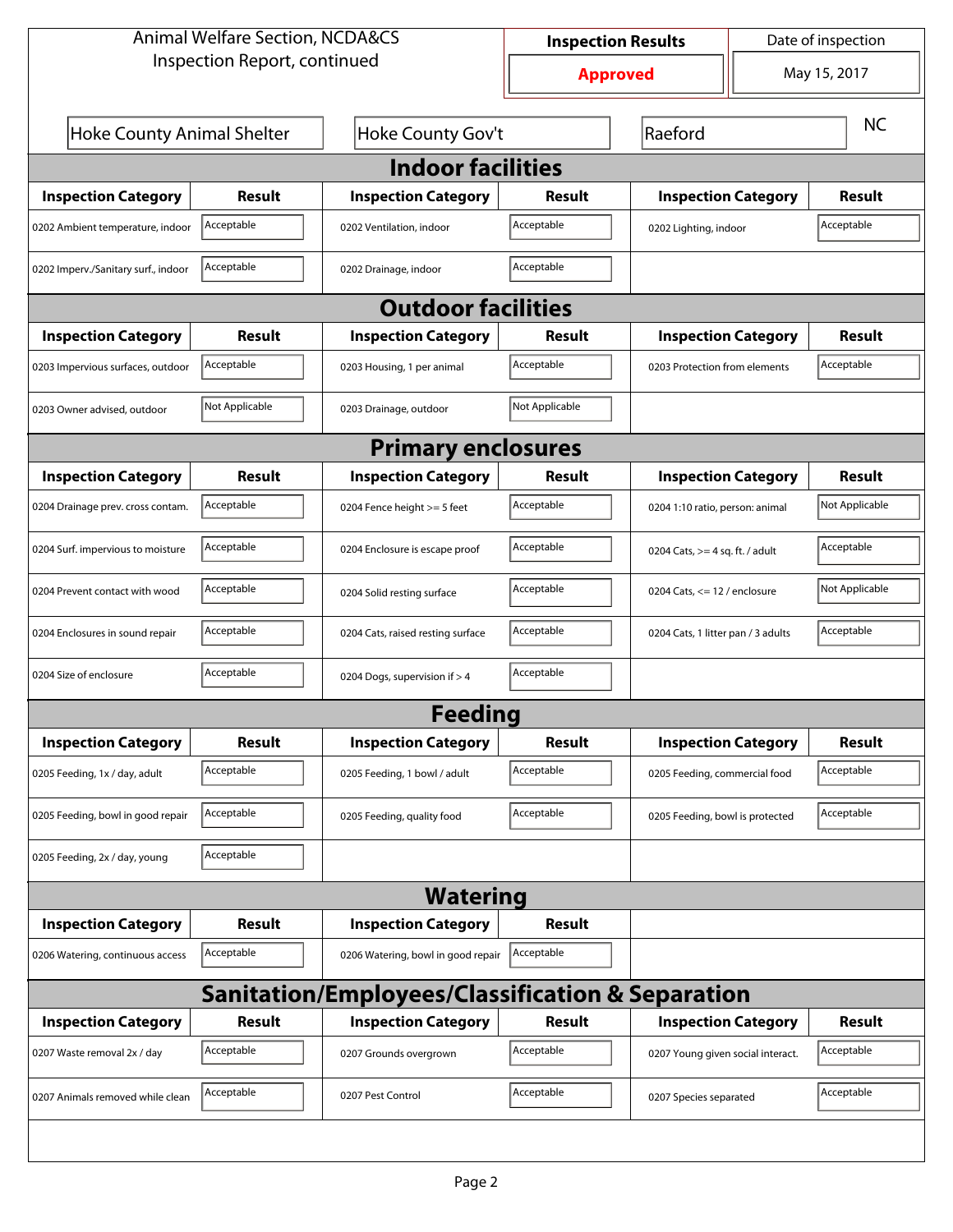| <b>Animal Welfare Section, NCDA&amp;CS</b>                               |                                       |                                                                         | <b>Inspection Results</b> |                                                                           | Date of inspection          |               |  |  |  |
|--------------------------------------------------------------------------|---------------------------------------|-------------------------------------------------------------------------|---------------------------|---------------------------------------------------------------------------|-----------------------------|---------------|--|--|--|
| Inspection Report, continued                                             |                                       |                                                                         | <b>Approved</b>           |                                                                           |                             | May 15, 2017  |  |  |  |
| <b>Hoke County Animal Shelter</b><br>Hoke County Gov't                   |                                       |                                                                         |                           | Raeford                                                                   |                             | <b>NC</b>     |  |  |  |
| <b>Sanitation/Employees/Classification &amp; Separation (continued)</b>  |                                       |                                                                         |                           |                                                                           |                             |               |  |  |  |
| <b>Inspection Category</b>                                               | <b>Result</b>                         | <b>Inspection Category</b>                                              | <b>Result</b>             | <b>Inspection Category</b>                                                |                             | <b>Result</b> |  |  |  |
| 0207 Enclosure sanitized 2x / day                                        | Acceptable                            | 0207 Number of employees                                                | Acceptable                | 0207 Isolation area & signage                                             |                             | Acceptable    |  |  |  |
| 0207 Method of sanitation                                                | Acceptable                            | 0207 Females in estrus, separated                                       | Acceptable                |                                                                           | 0207 Long term care program |               |  |  |  |
| 0207 Build./grnds., clean & repair                                       | Acceptable                            | 0207 Owner perm, commingling                                            | Not Applicable            |                                                                           | 0207 Animals confined       |               |  |  |  |
|                                                                          |                                       | 0207 Young with dam                                                     | Acceptable                |                                                                           |                             |               |  |  |  |
| <b>Veterinary Care</b>                                                   |                                       |                                                                         |                           |                                                                           |                             |               |  |  |  |
| <b>Inspection Category</b>                                               | Result                                | <b>Inspection Category</b>                                              | Result                    | <b>Inspection Category</b>                                                |                             | <b>Result</b> |  |  |  |
| 0210 Program of veterinary care                                          | Acceptable                            | 0210 Daily observation of animals                                       | Acceptable                | 0210 Rabies vaccination                                                   |                             | Acceptable    |  |  |  |
| 0210 Veterinary care when needed                                         | Acceptable                            |                                                                         |                           |                                                                           |                             |               |  |  |  |
| <b>Vehicles</b>                                                          |                                       |                                                                         |                           |                                                                           |                             |               |  |  |  |
| 0301 Vehicles mechanically sound                                         | Acceptable                            | 0301 Fresh air and ventilation                                          | Acceptable                | 0301 Cargo area clean                                                     |                             | Acceptable    |  |  |  |
|                                                                          |                                       | <b>Primary Enclosure Used in Transportation</b>                         |                           |                                                                           |                             |               |  |  |  |
| <b>Inspection Category</b>                                               | Result                                | <b>Inspection Category</b>                                              | Result                    | <b>Inspection Category</b>                                                |                             | <b>Result</b> |  |  |  |
| 0302 Construction of enclosure                                           | Acceptable                            | 0302 Age and species separated                                          | Acceptable                | 0302 Size of transport enclosure                                          |                             | Acceptable    |  |  |  |
| 0302 Enclosure clean & sanitized                                         | Acceptable                            |                                                                         |                           |                                                                           |                             |               |  |  |  |
|                                                                          | <b>Transportation: Food and Water</b> |                                                                         |                           | <b>Transportation: Care</b>                                               |                             |               |  |  |  |
| <b>Inspection Category</b>                                               | <b>Result</b>                         |                                                                         |                           | <b>Inspection Category</b>                                                |                             | <b>Result</b> |  |  |  |
| 0303 Food & water during transport                                       | Acceptable                            |                                                                         |                           | 0304 Observation of animals                                               |                             | Acceptable    |  |  |  |
|                                                                          |                                       | <b>General Statute 19A-32.1</b>                                         |                           |                                                                           |                             |               |  |  |  |
| (a) Hold minimum 72 hours                                                | Acceptable                            | (b) 1, 2, 3 Make available for adopt.                                   | Acceptable                | (c) Viewing 3 days for 4 hours each                                       |                             | Acceptable    |  |  |  |
| (d) If animal offsite, photo of animal<br>posted in conspicuous location | Acceptable                            | (f) 1, 2, 3 Animals were returned to<br>owner, adopted or euth only     | Acceptable                | (g) i, ii Owner surrender held unless<br>proof ownership & signed consent |                             | Acceptable    |  |  |  |
| (h) Owned animal surrender, ask if<br>there has been a bite w/in 10 days | Acceptable                            | (i) Release animal to person, record<br>of approved government photo ID | Acceptable                |                                                                           |                             |               |  |  |  |
|                                                                          |                                       |                                                                         |                           |                                                                           |                             |               |  |  |  |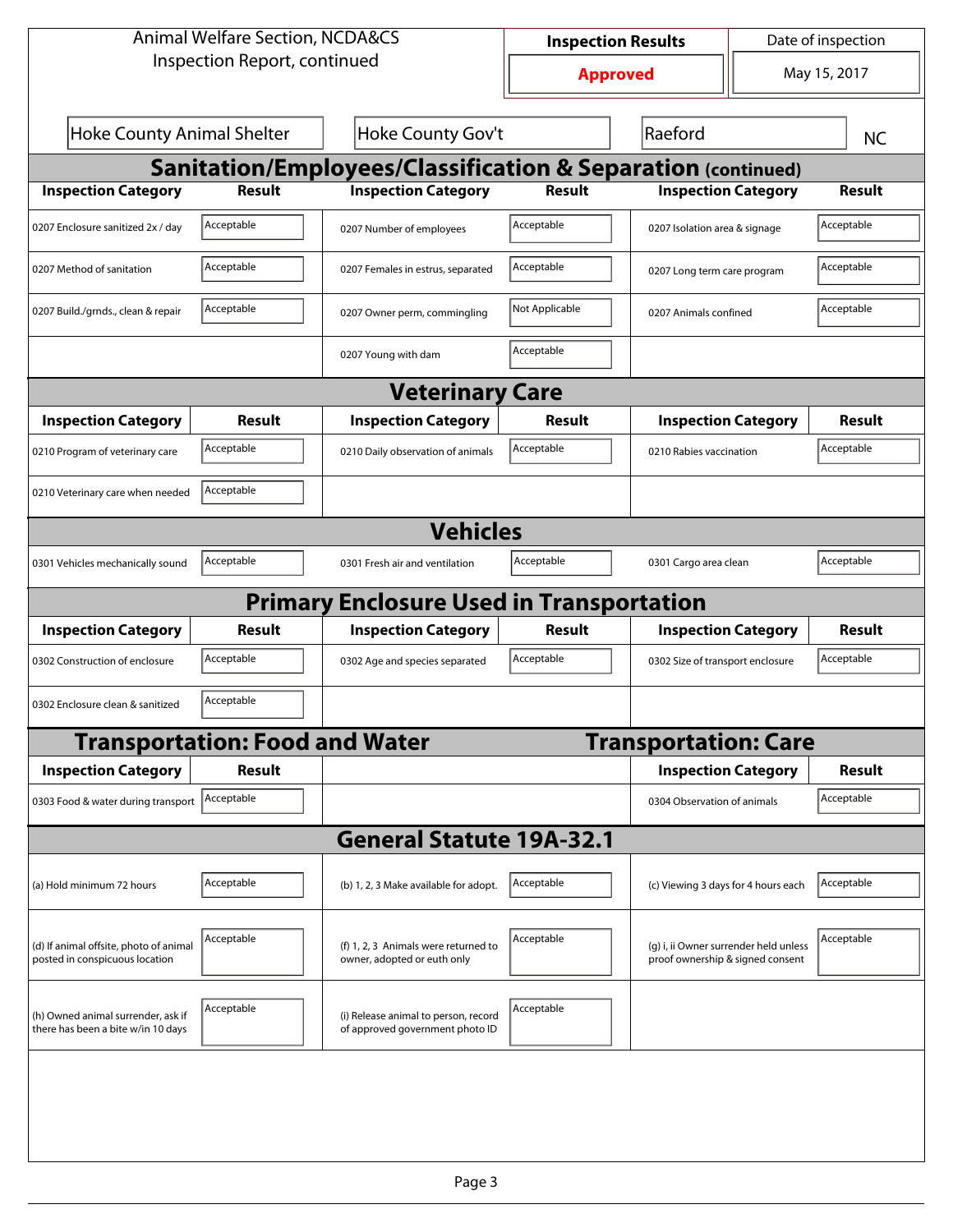|                                                                                                                                                                 |                   | <b>Inspection Results</b><br><b>Approved</b> |         | Date of inspection |  |  |  |  |
|-----------------------------------------------------------------------------------------------------------------------------------------------------------------|-------------------|----------------------------------------------|---------|--------------------|--|--|--|--|
|                                                                                                                                                                 |                   |                                              |         | May 15, 2017       |  |  |  |  |
| <b>Hoke County Animal Shelter</b>                                                                                                                               | Hoke County Gov't |                                              | Raeford | <b>NC</b>          |  |  |  |  |
| <b>Narrative Explanation</b>                                                                                                                                    |                   |                                              |         |                    |  |  |  |  |
| Random inspection performed today, I arrived on site at 11:00am, and shelter manager Kristi assisted me today.                                                  |                   |                                              |         |                    |  |  |  |  |
| Housing area is clean and odor free at time of inspection with no apparent signs of illness or injury noted.                                                    |                   |                                              |         |                    |  |  |  |  |
| Ambient temperature is within range, and all required records are on site & to AWA regulations. The previous                                                    |                   |                                              |         |                    |  |  |  |  |
| shelter director recently retired, I met the shelter's interim director today.                                                                                  |                   |                                              |         |                    |  |  |  |  |
| Previous inspection noted that the outdoor play yards needed more gravel, and indoor housing floors were in<br>need of being resealed (noted 4-25-16, 11-1-16). |                   |                                              |         |                    |  |  |  |  |
| Today's inspection:                                                                                                                                             |                   |                                              |         |                    |  |  |  |  |
| *0203- Outdoor play yards have added more gravel, gravel is to an adequate depth.                                                                               |                   |                                              |         |                    |  |  |  |  |
| *0202- Indoor housing floors, have not been resealed as of today. However the county has recently added a                                                       |                   |                                              |         |                    |  |  |  |  |
| patch seal to ensure the new flooring will hold up. The goal is to have the floor done prior to the new budget                                                  |                   |                                              |         |                    |  |  |  |  |
| year, but due to weather it could be extended to a later time.                                                                                                  |                   |                                              |         |                    |  |  |  |  |
| *0201-I did view dog houses outside today, with rough, sharp edges. These houses can pose an injury risk to the                                                 |                   |                                              |         |                    |  |  |  |  |
| dogs within the enclosure- replace the damaged dog houses or sand down to a non-sharp surface. Shelter                                                          |                   |                                              |         |                    |  |  |  |  |
| manager advised they have recently obtained a quote to replace 18 houses.                                                                                       |                   |                                              |         |                    |  |  |  |  |
| No other inadequacies noted, the ones that are noted are in the process of addressing. Animals housed here<br>appear happy, healthy and well cared for.         |                   |                                              |         |                    |  |  |  |  |
|                                                                                                                                                                 |                   |                                              |         |                    |  |  |  |  |